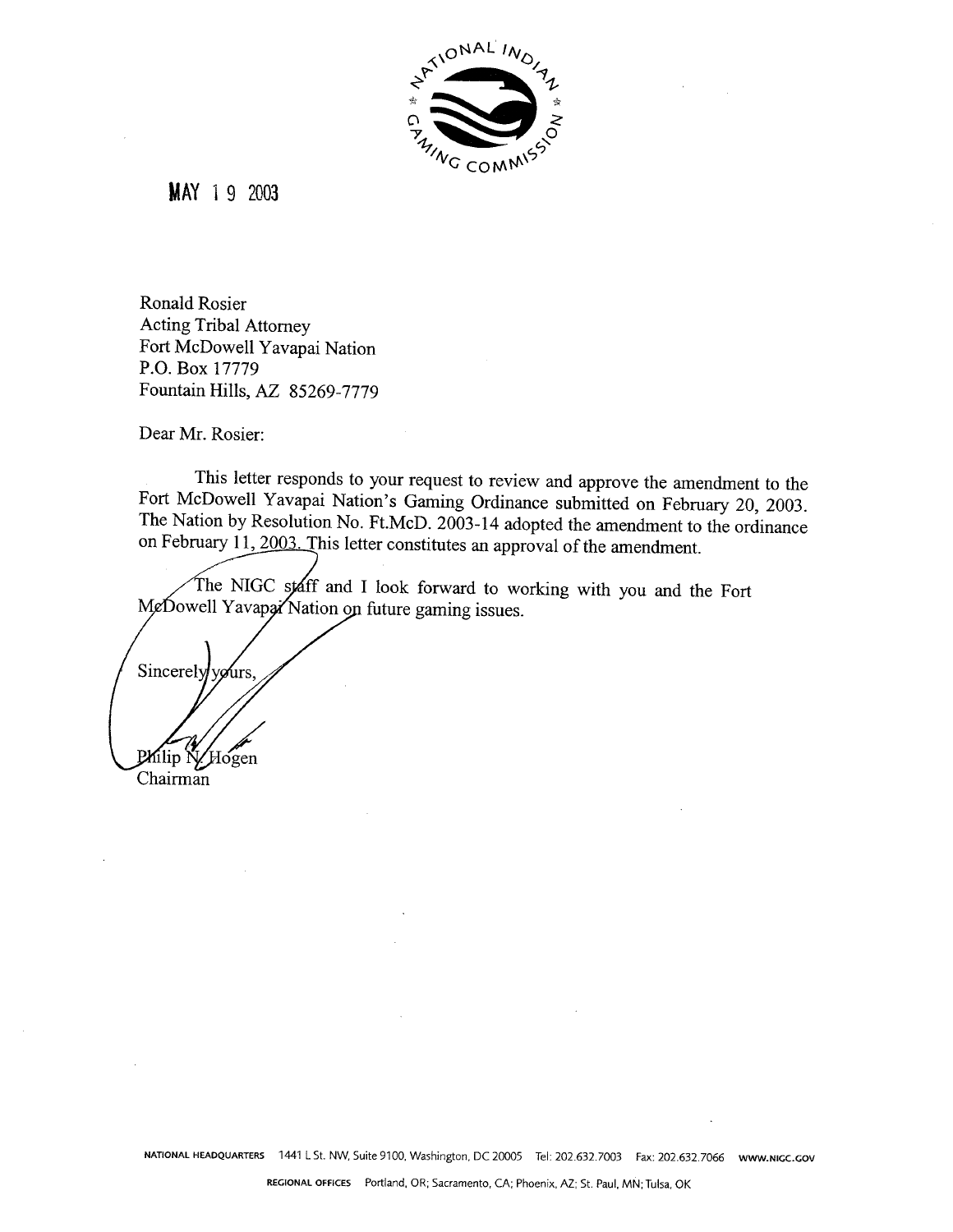

## RESOLUTION AMENDING THE FORT MCDOWELL YAVAPAI NATION **GAMING ORDINANCE**

Resolution No. Ft.McD. 2003- $\frac{\gamma}{4}$ 

**WHEREAS,** the Fort McDowell Yavapai Nation (formally the "Fort McDowell Mohave-Apache Indian Community") is a federally recognized Indian tribe and sovereign government; and

**WHEREAS,** the Fort McDowell Tribal Council ("Tribal Council") is the governing body of the Fort McDowell Yavapai Nation ("Nation"); and

**WHEREAS,** the Nation wholly owns and operates the Fort McDowell Casino as a subordinate economic entity; and

**WHEREAS,** in **1993** the Nation enacted a Gaming Ordinance to govern Tribal gaming activities at the Fort McDowell Casino located within the Nation's temtorial boundaries; and

**WHEREAS,** the Nation and the State of Arizona have entered into a new gaming agreement titled "Fort McDowell Yavapai Nation and State of Arizona Gaming Compact 2002"; and

**WHEREAS,** the new Gaming Compact authorizes a broader scope of gaming than the previous compact including increased slot machines and the game of Black Jack; and

**WHEREAS,** the Nation's Gaming Ordinance currently references the former Gaming Compact which is now no longer valid and does not include the new scope of gaming authorized in the new Gaming Compact.

**THEREFORE BE IT RESOLVED,** that the Tribal Council pursuant to its legislative authority hereby amends Section 2(h) of the Nation's Gaming Ordinance by deleting that section in its entirety and replacing it with the following section:

h. "Compact" means the contractual agreement entitled the "Fort McDowell Yavapai Nation and State of Arizona Gaming Compact 2002" executed by the Nation and the State of Arizona on December **4,** 2002."